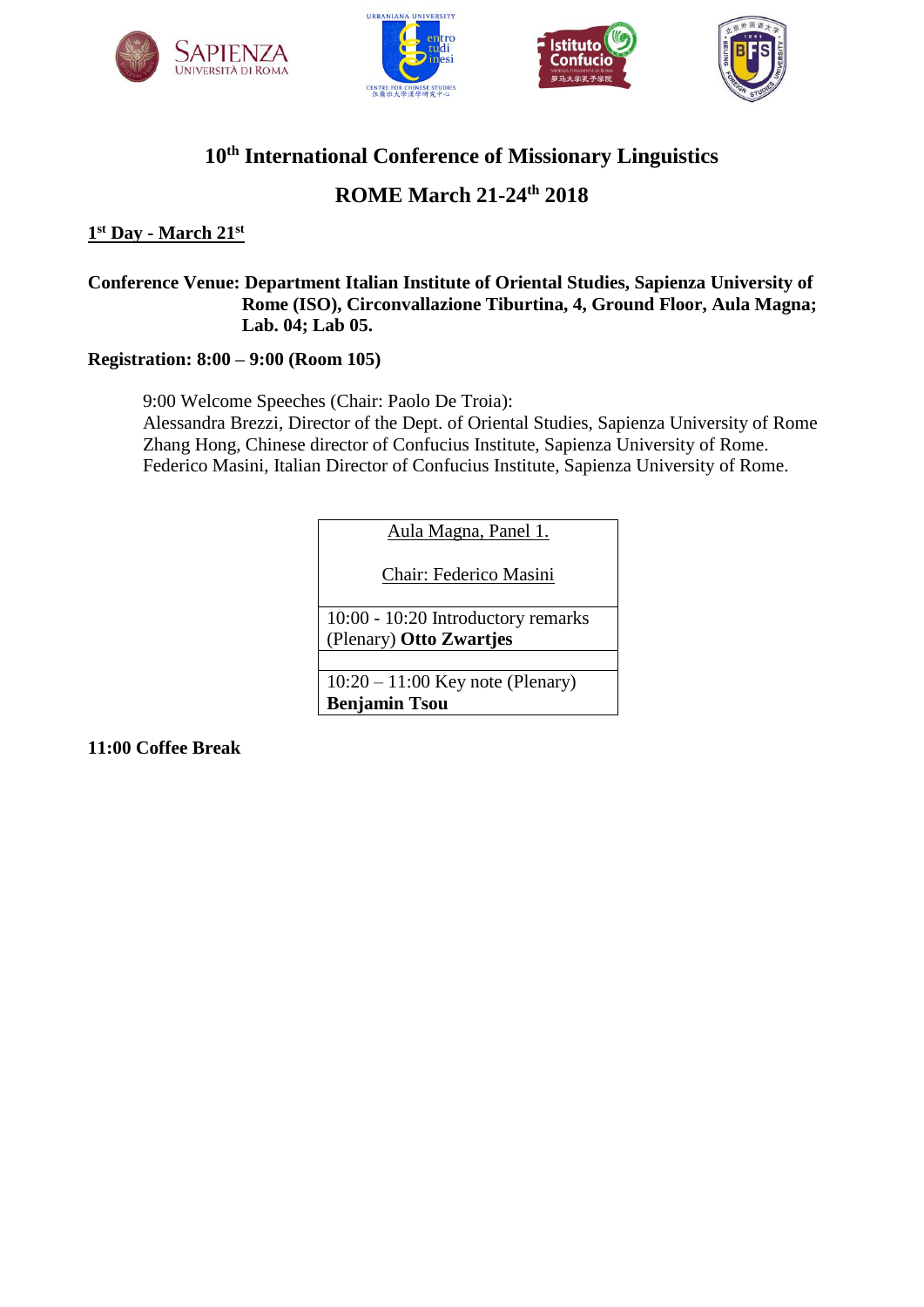







| Lab. 04, Panel 1.                                                                                                                                    | Lab. 05, Panel 2.                                                                                                                                                                                                                         |
|------------------------------------------------------------------------------------------------------------------------------------------------------|-------------------------------------------------------------------------------------------------------------------------------------------------------------------------------------------------------------------------------------------|
| <b>Chair: Davor Antonucci</b>                                                                                                                        | <b>Chair: Henning Klöter</b>                                                                                                                                                                                                              |
| 11:30 - 11:50 Noël Golvers<br>(Jesuits in China in the<br>17th/18th centuries as<br>translators between China and<br>Europe)                         | 11:30 - 11:50 Nguyen Thi<br><b>Thu Van</b> (From the writing of<br>the mandarins to the Quốc<br>Ngữ: the process of<br>romanization of the<br>Vietnamese language)                                                                        |
| 11:50 - 12:10 Diego Poli<br>(Matteo Ricci's writings in a<br>multilinguistic context)                                                                | 11:50 - 12:10 Emi Kishimoto<br>(Influence of João Rodrigues's<br>Japanese grammar books seen<br>in Alexandre de Rhodes'<br>Vietnamese books)                                                                                              |
| $12:10 - 12:30$ Gabriele Tola<br>(Fryer and the missionary<br>work in late Qing China: some<br>considerations from an almost<br>secular perspective) | $12:10 - 12:30$ Thi Kieu Ly<br><b>Pham</b> (La transition du<br>modèle latin vers le modèle<br>français dans les grammaires<br>du vietnamien et la promotion<br>de l'écriture romanisée en<br>écriture nationale à l'époque<br>coloniale) |
| $12:30 - 13:00$ discussion                                                                                                                           | $12:30 - 13:00$ discussion                                                                                                                                                                                                                |

**13.00 - 14:00 Lunch**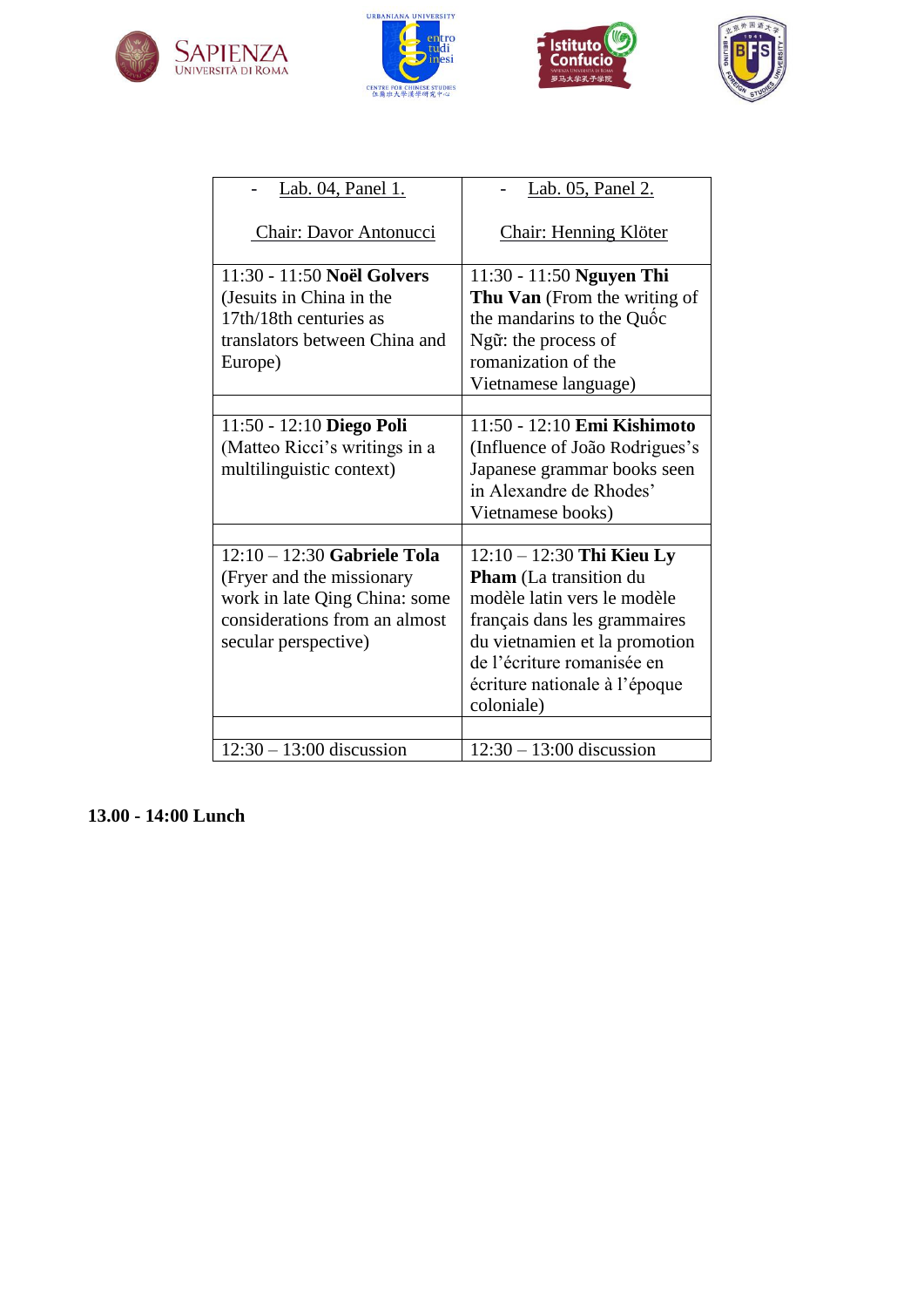







| <u>Lab. 04, Panel 1.</u>                                                                                                                                                                                                                        | <u>Lab. 05, Panel 2.</u>                                                                                                                                                                                                        |
|-------------------------------------------------------------------------------------------------------------------------------------------------------------------------------------------------------------------------------------------------|---------------------------------------------------------------------------------------------------------------------------------------------------------------------------------------------------------------------------------|
| Chair: Anna Pytlowany                                                                                                                                                                                                                           | Chair: Rebeca Fernández                                                                                                                                                                                                         |
|                                                                                                                                                                                                                                                 | Rodríguez                                                                                                                                                                                                                       |
| $14:00 - 14:20$ Lau Chun-fat<br>and Sr. Anthea Cheung<br>(Observing linguistic changes<br>of Modern Cantonese in the<br>past two centuries by making<br>use of Morrison's Vocabulary<br>of the Cantonese Dialect<br>(3vols.) published in 1828) | $14:00 - 14:20$ Zanna Van<br><b>Loon</b> (Sixteenth-century<br>colonial policies for<br>evangelizing in the indigenous<br>languages of the New World:<br>setting the scene for<br>missionary linguistics)                       |
| 14:20 - 14:40 Li Fei (A<br>research on lexical and<br>grammatical features in<br>Shanghai dialect based on<br>Joseph Edikin's A Grammar<br>of Colloquial Chinese)                                                                               | $14:20 - 14:40$ Andy<br>Peetersman (Glottonymy as a<br>source of evidence for the<br>historiography of linguistics<br>European missionaries'<br>perceptions of American<br>linguistic landscapes in the<br>early modern period) |
| $14:40 - 15:00$ R. VanNess<br><b>Simmons</b> (Robert Morrison's<br>study of Chinese in south<br>China and the Mandarin he<br>described)                                                                                                         | $14:40 - 15:00$ Ana Segovia<br>Gordillo (El tratamiento de la<br>interjección en las gramáticas<br>coloniales de la lengua<br>quechua)                                                                                          |
| $15:00 - 15:20$ Paolo De Troia<br>and Otto Zwartjes (The Pater<br>Noster in lingua Sinica,<br>Japonica, Annamitica in<br>André Palmeiro's Epistola<br>(Macao, 8/V, 1632))<br>$15:20 - 15:40$ Francisco                                          | $15:00 - 15:20$ Alonso<br>Guerrero Galván (El<br>Contacto escritural en<br>domumentos Otomíes de los<br>siglos XVI al XVIII)<br>$15:20 - 15:40$ discussion                                                                      |
| Moscoso García (Le père<br>Patricio de la Torre et la<br>réédition du Vocabulista du<br>père Alcalá)<br>$15:40 - 16:00$ discussion                                                                                                              |                                                                                                                                                                                                                                 |
|                                                                                                                                                                                                                                                 |                                                                                                                                                                                                                                 |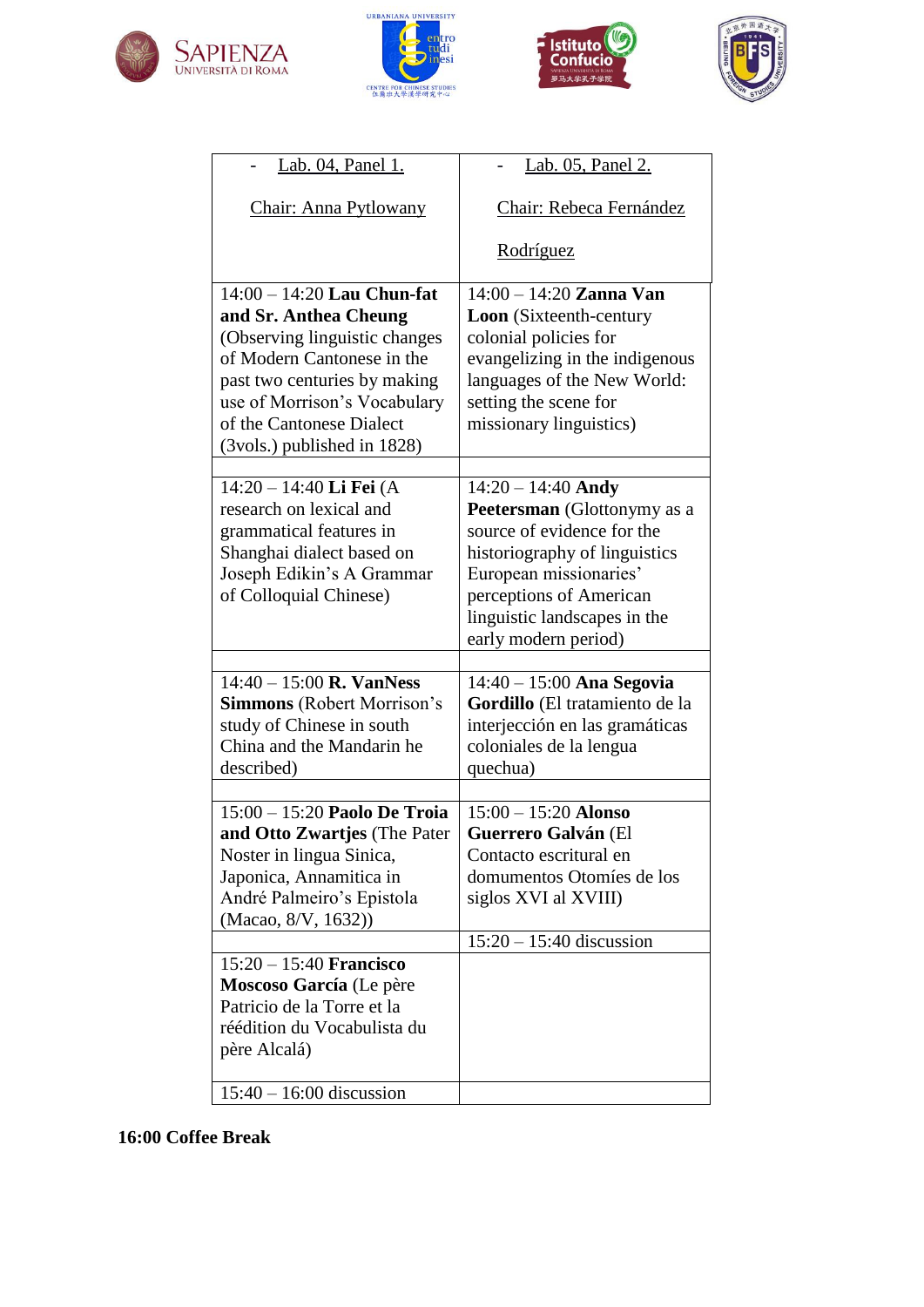







| Lab. 04, Panel 1.                                                                                                                                                                                             | Lab. 05, Panel 2.                                                                                                                                                                      |
|---------------------------------------------------------------------------------------------------------------------------------------------------------------------------------------------------------------|----------------------------------------------------------------------------------------------------------------------------------------------------------------------------------------|
| Chair: Chiara Romagnoli                                                                                                                                                                                       | Chair: Elisabetta Corsi                                                                                                                                                                |
| 16:20 - 16:40 Kozha Ksenia<br>("Systema phoneticum<br>scripturae sinicae" by J.-M.<br>Calleri, its translation by I.<br>Bichurin and V.P. Vasyliev's<br>marginal notes: one<br>manuscript – three dimensions) | $16:20 - 16:40$ Andrés Acosta<br>Felix (Técnica lexicográfica en<br>Tarahumarisches Wörterbuch del<br>jesuita Matthäus Steffel (1791)                                                  |
| $16:40 - 17:00$ Pei Mengsu<br>(The First Braille Alphabet of<br>Chinese Language —the<br>Phonology Basis of the Murray                                                                                        | 16:40 - 17:00 Rosío Molina<br>Landeros (Tratamiento de los<br>conceptos cristianos en el<br>vocabulario de la lengua                                                                   |
| Numeral System)                                                                                                                                                                                               | tepeguana (1743)                                                                                                                                                                       |
| $17:00 - 17:20$ Xavier Lee-Lee                                                                                                                                                                                | $17:00 - 17:20$ Frida                                                                                                                                                                  |
| and Verónica C. Trujillo-<br>González (La Grammaire de la<br>langue chinoise orale et écrite<br>de Perny: una obra<br>representativa de la sinología<br>misionera francófona del siglo<br>XIX)                | Villavicencio Zarza (Variaciones<br>sobre un mismo Credo)                                                                                                                              |
|                                                                                                                                                                                                               |                                                                                                                                                                                        |
| 17:20 - 17:40 Liu Ruomei<br>(Chinese Grammar: the First<br><b>Chinese Grammar Book in</b><br><b>Russian History</b> )                                                                                         | 17:20 - 17:40 Heréndira Téllez<br>Nieto (Traducciones bíblicas en<br>lenguas indoamericanas del siglo<br>XVI: el Evangeliario de la<br>Biblioteca Capitular de Toledo,<br>$ms. 35-22)$ |
| $17:40 - 18:00$ discussion                                                                                                                                                                                    | $17:40 - 18:00$ discussion                                                                                                                                                             |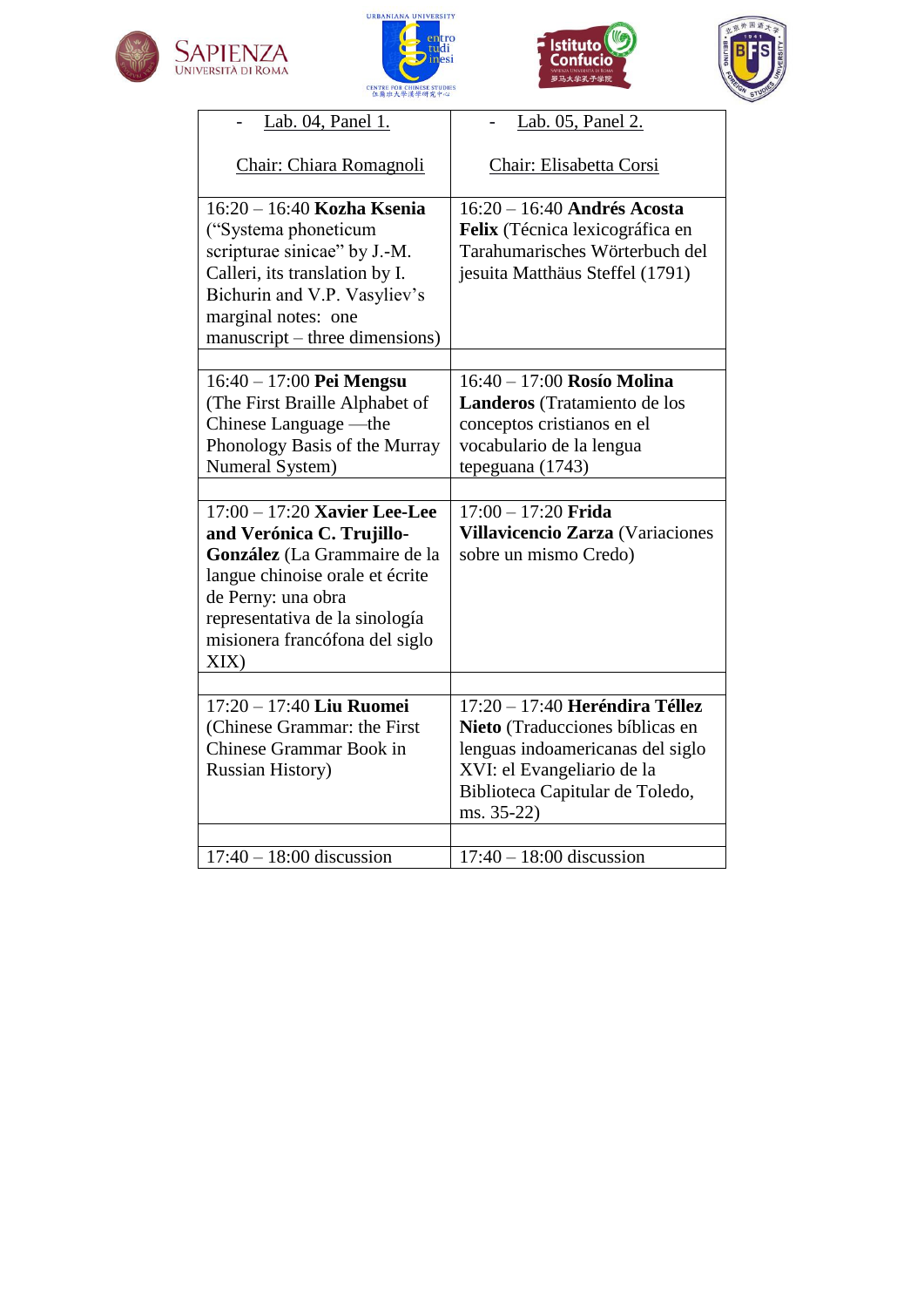







#### **2 nd Day - March 22nd**

#### **Conference Venue: Department Italian Institute of Oriental Studies, Sapienza University of Rome (ISO), Circonvallazione Tiburtina, 4, Ground Floor, Aula Magna; Lab. 04; Lab 05.**

| Lab. 04, Panel 1.                                                                                                                                                                                | Lab. 05, Panel 2.                                                                                                                                                                                                   |
|--------------------------------------------------------------------------------------------------------------------------------------------------------------------------------------------------|---------------------------------------------------------------------------------------------------------------------------------------------------------------------------------------------------------------------|
| Chair: Gabriele Tola                                                                                                                                                                             | Chair: Cristina Monzón                                                                                                                                                                                              |
|                                                                                                                                                                                                  | García                                                                                                                                                                                                              |
| 9:00 - 9:20 Iwasawa Katsumi<br>(The source of Rosario no Kyo<br>and its translation' Summary)                                                                                                    | 9:00 - 9:20 Juan María Gómez<br>Gómez (La Sintaxis de Álvares<br>editada en México (1579) como<br>réplica a la Gramática latina de<br>Maturino Gilberti (México,<br>1559)                                           |
| 9:20 - 9:40 Atsuko Kawaguchi<br>(Notations in Romanized<br>Japanese: A comparison of<br>Spanish missionaries' texts and<br>Jesuits' texts)                                                       | 9:20 - 9:40 Cristina Monzón<br>García (El modus dicendi en el<br>Arte de la lengua de Mechuacán<br>(1558) de fray Maturino Gilberti)                                                                                |
| 9:40 -10:00 Eun Mi Bae<br>(Expressions of Linguistic<br>Politeness and Impoliteness in<br>the Missionary Grammar of<br><b>Chinese and Japanese</b><br>Languages during the 17th-18th<br>century) | 9:40 -10:00 Eustaquio Sánchez<br>Salor (Maturino Gilberti (1508-<br>1585), misionero y gramático en<br>México. Ingredientes humanistas<br>en su teoría del ornato)                                                  |
|                                                                                                                                                                                                  |                                                                                                                                                                                                                     |
| $10:00 - 10:40$ Olivia Yumi<br>Nakaema (Humiliatiuas<br>expressions and abatimento: a<br>description of humility<br>(kenjôgo) in the ArtesofJoão<br>Rodrigues)                                   | $10:00 - 10:40$ María Alejandra<br>Regúnaga (La documentación<br>del yagán en el marco de las<br>misiones anglicanas y de las<br>misiones de la SVD: relaciones y<br>contrastes en el Diccionario<br>Yamana-Inglés) |
| $10:40 - 11:00$ discussion                                                                                                                                                                       | $10:40 - 11:00$ discussion                                                                                                                                                                                          |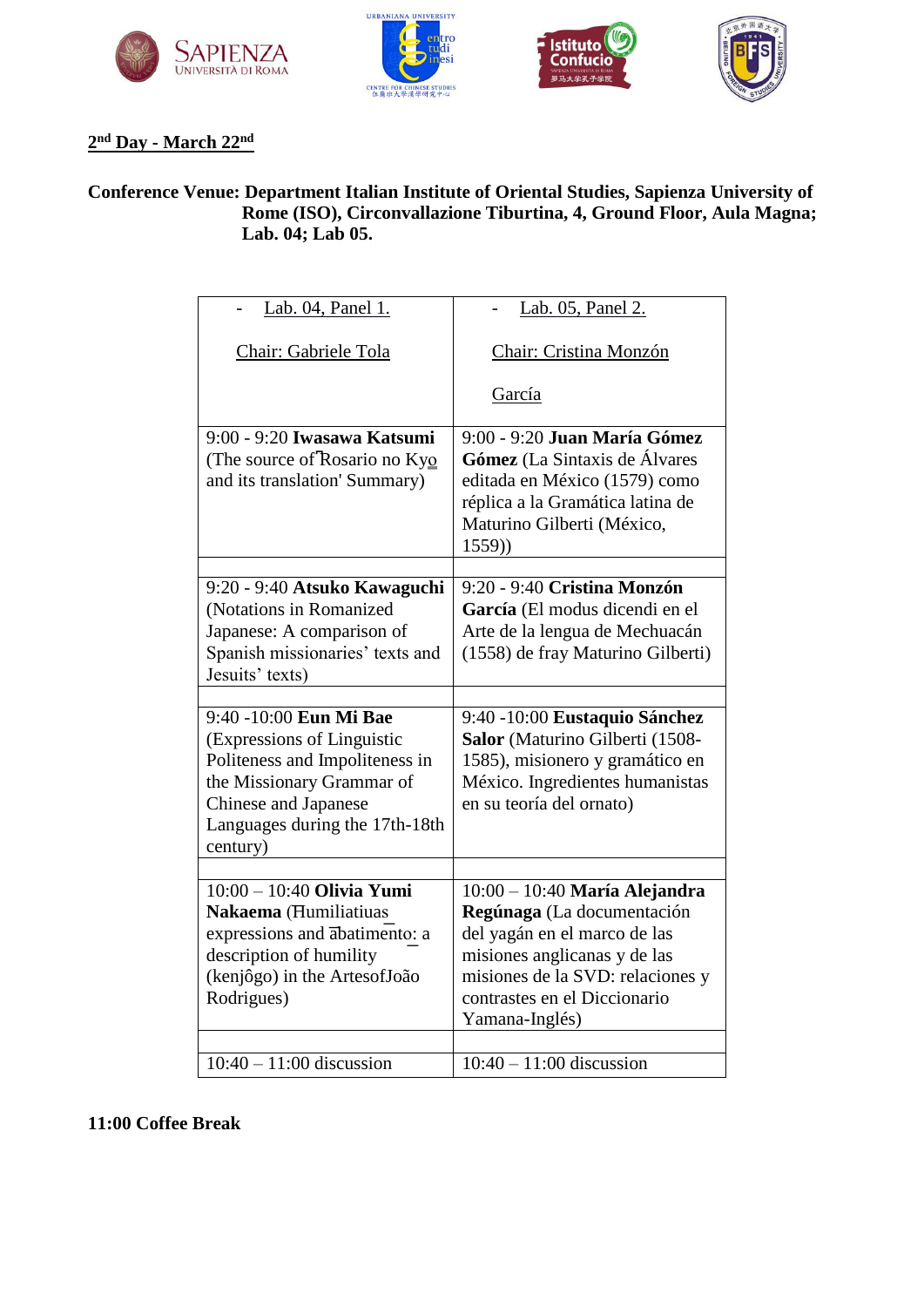







| Lab. 04, Panel 1. Chair:                                                                                                                                                                           | Lab. 05, Panel 2. Chair:                                                                                                                                                      |
|----------------------------------------------------------------------------------------------------------------------------------------------------------------------------------------------------|-------------------------------------------------------------------------------------------------------------------------------------------------------------------------------|
| Liu Roumei                                                                                                                                                                                         | <b>Angelo Cattaneo</b>                                                                                                                                                        |
| $11:30 - 11:50$ Emanuele Raini<br>and Zhao Hongtao (New<br>evidence on an anonymous<br>Chinese-Portuguese dictionary<br>preserved in Rome)                                                         | $11:30 - 11:50$ Toyoshima<br>Masayuki (The roots of "raiz"<br>(root) in the Jesuit grammars)                                                                                  |
|                                                                                                                                                                                                    |                                                                                                                                                                               |
| 11:50 - 12:10 Giulia Falato (A<br>preliminary investigation on the<br>translations of the names of<br>animals and their cross-cultural<br>representations in late Ming<br>Jesuit humanistic works) | 11:50 - 12:10 Cristina Altman<br>(Nominal classes description<br>within the Brazilian missionary<br>tradition)                                                                |
| $12:10 - 12:30$ discussion                                                                                                                                                                         |                                                                                                                                                                               |
|                                                                                                                                                                                                    | 12:10 - 12:30 Carlos Assunção<br>(Projections of Portuguese and<br>Latin Grammars in the<br>Descriptions of Japanese and<br>Indian Languages in the 16th and<br>17th century) |
|                                                                                                                                                                                                    | $12:30 - 13:00$ discussion                                                                                                                                                    |
|                                                                                                                                                                                                    |                                                                                                                                                                               |

**13:00 - 14:00 Lunch**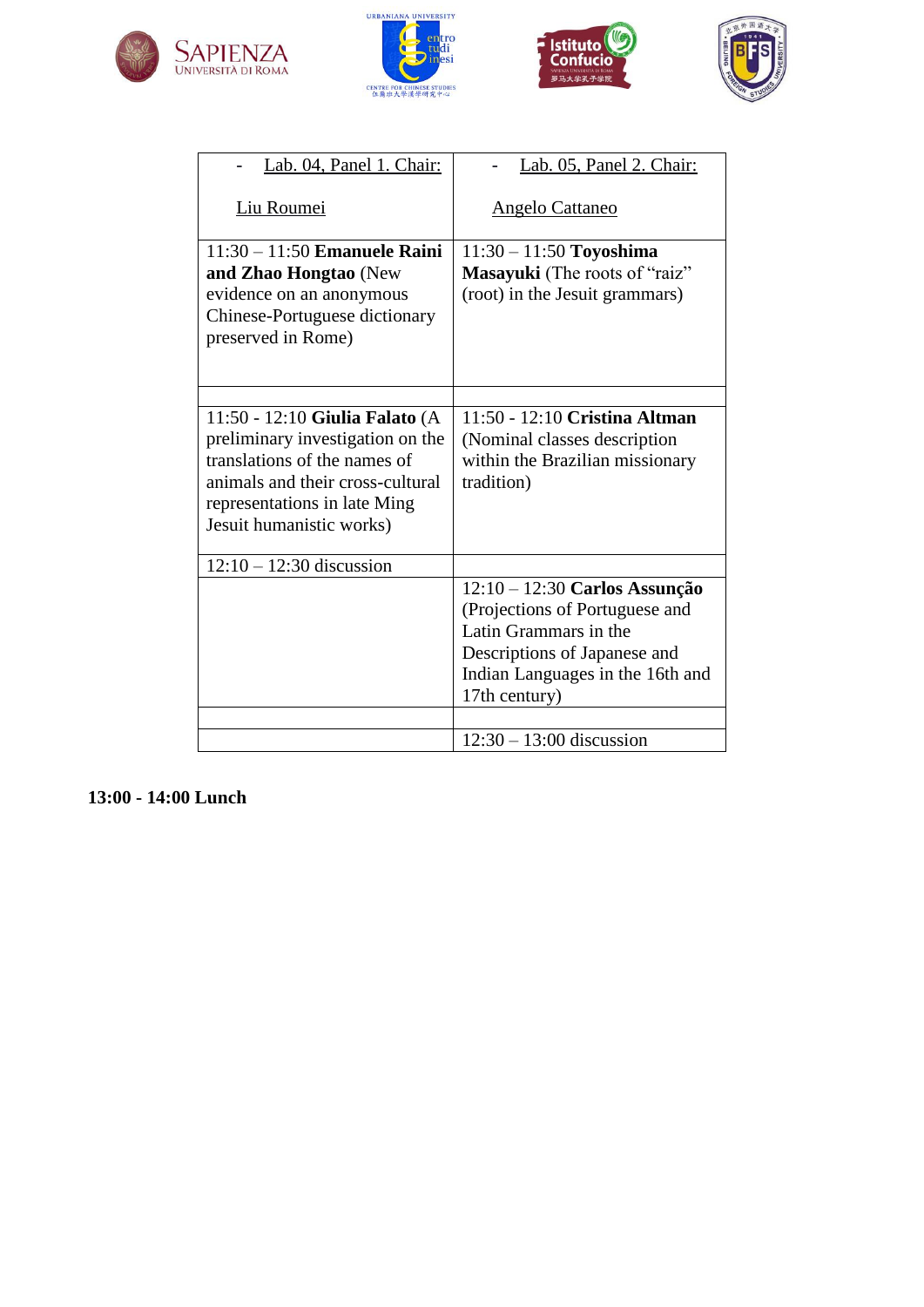







| Lab. 04, Panel 1.                                                                                                                                                                                                                     | Lab. 05, Panel 2.                                                                                                                                                                                 |
|---------------------------------------------------------------------------------------------------------------------------------------------------------------------------------------------------------------------------------------|---------------------------------------------------------------------------------------------------------------------------------------------------------------------------------------------------|
| <b>Chair: Noël Golvers</b>                                                                                                                                                                                                            | Chair: Cristina Altman                                                                                                                                                                            |
| $14:00 - 14:20$ Davor Antonucci<br>(Antoine Guigne's practice and<br>study of Chinese in Europe)                                                                                                                                      | 14:00 – 14:20 Angelo Cattaneo<br>(Extending the Paradigm of<br>Humanism: Contacts and<br><b>Translations among Living</b><br>Languages as Major<br>Periodization Landmarks in<br>Early Modernity) |
| $14:20 - 14:40$ Miriam<br>Castorina (Joseph M.<br>Pruggmayr OCD (1713-1791)<br>and his Italian-Chinese<br>vocabulary)                                                                                                                 | 14:20 - 14:40 Anabela Leal de<br><b>Barros</b> (A Portuguese and<br>Chinese Dictionary from the<br>18th century: The edition of the<br>codex 3306 of the National<br>Library of Portugal)         |
| $14:40 - 15:00$ Raissa De<br><b>Gruttola</b> (Considerations on<br>Chinese Language from a<br>Franciscan Missionary's<br>Archive)                                                                                                     | $14:40 - 15:00$ Gonçalo<br><b>Fernandes</b> (First Mozambican<br>Lexicographic works by<br>missionaries from Portuguese<br>Patronage)                                                             |
| 15:00 - 15:20 Anna Di Toro<br>('I. Bičurin's ideas on Chinese<br>language between European and<br>Chinese linguistic categories)                                                                                                      | $\overline{15:00}$ – 15:20 Cristina Muru<br>(Attempts for the description of<br>the Tamil syntax in early<br>Portuguese missionary Arte<br>(17th century))                                        |
| 15:20 - 15:40 Erica Cecchetti   15:20 - 15:40 Nakano Haruka<br>("Eligio Cosi (OFM, Florence<br>1818-Jinan,<br>China,<br>1885)<br>Script":<br>teaching<br>Chinese<br>Chinese<br>language<br>to<br>poor<br>peasants through the Gospel) | (The annotational devices of the<br>first Japanese-Portuguese<br>Dictionary by the Jesuits)                                                                                                       |
| $15:40 - 16:00$ discussion                                                                                                                                                                                                            | $15:40 - 16:00$ discussion                                                                                                                                                                        |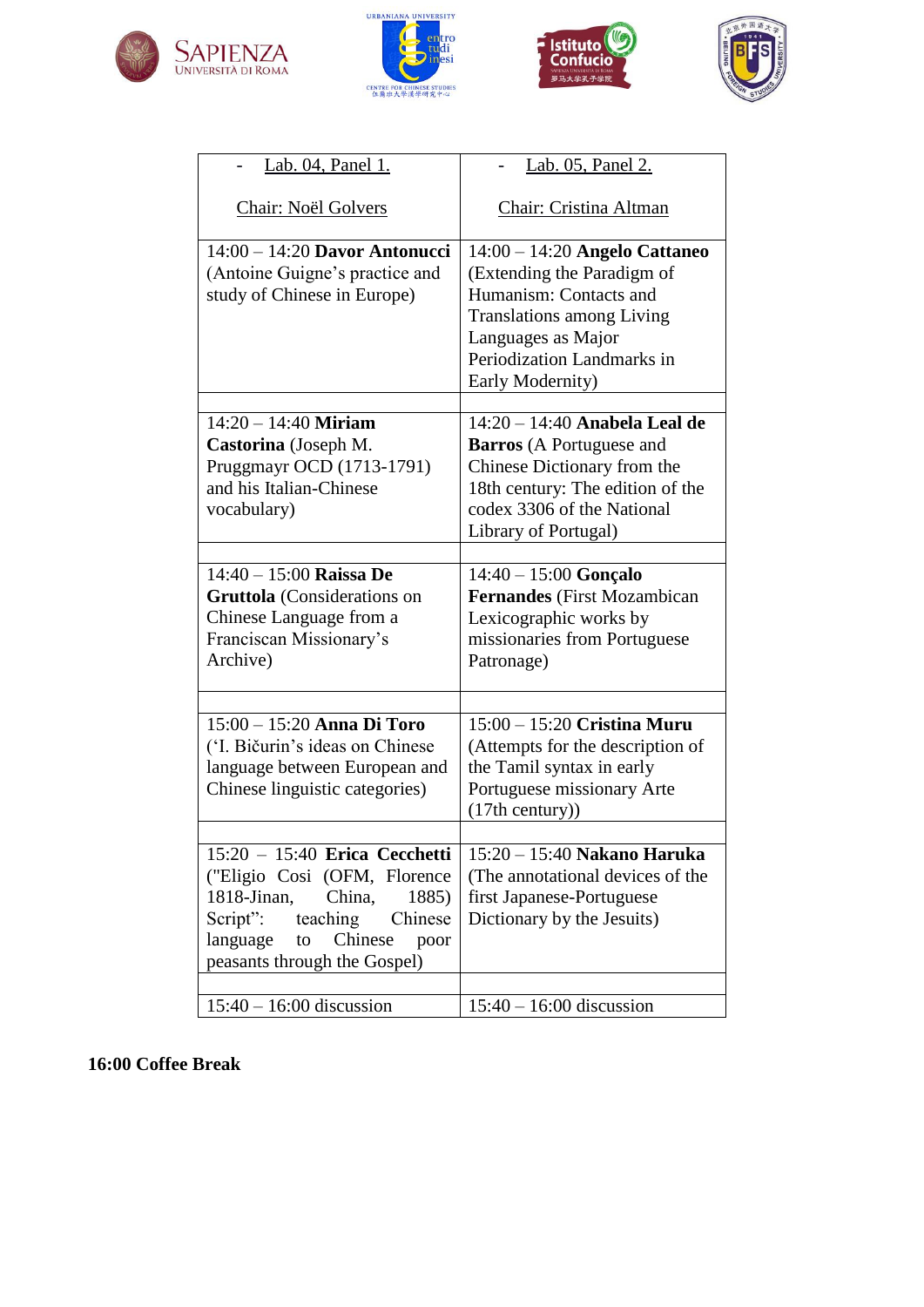







| Lab. 04, Panel 1.                                                                                                                                                     | Lab. 05, Panel 2.                                                                                                                                                                       |
|-----------------------------------------------------------------------------------------------------------------------------------------------------------------------|-----------------------------------------------------------------------------------------------------------------------------------------------------------------------------------------|
| <b>Chair: Otto Zwartjes</b>                                                                                                                                           | Chair: Anna Di Toro                                                                                                                                                                     |
| $16:20 - 16:40$ Victoria<br><b>Béguelin</b><br>(Voces chinas en las primeras<br>relaciones de castellanos al<br>Imperio Celeste)                                      | $16:20 - 16:40$ Maia Jijava,<br>Tsiuri Akhvlediani, Giovanni<br>Giacomantonio (Sociocultural<br>and linguistic influences of Italian<br>missionaries in the 17th century in<br>Georgia) |
| $16:40 - 17:00$ Pablo Robert<br><b>Moreno</b> (First linguistic efforts<br>of the Dominican friars in<br>Fujian in the XVII century)                                  | $16:40 - 17:00$ Kirill Kichigin<br>(The grammar of a Siberian<br>dialect of the Tatar language<br>(1801), tradition and innovation)                                                     |
| $17:00 - 17:20$ Doyle Calhoun<br>(Language, plants, and empire:<br>Ethnobotany and missionary<br>linguistics in French colonial<br>Africa)                            | 17:00 - 17:20 Nana Metreveli<br>(Linguistique missionnaire en<br>Georgie)                                                                                                               |
|                                                                                                                                                                       | $17:20 - 17:40$ discussion                                                                                                                                                              |
| $17:20 - 17:40$ Cecile Van den<br>Avenne<br>(Missionaries-as-linguists and<br>their native informants. Some<br>evidences from West African<br>languages descriptions) |                                                                                                                                                                                         |
| $17:40 - 18:00$ discussion                                                                                                                                            |                                                                                                                                                                                         |

#### **20:30 Social Dinner**

**Restaurant address: Casa Dell'Aviatore, via dell'Università 20, tel.: 06 4927161**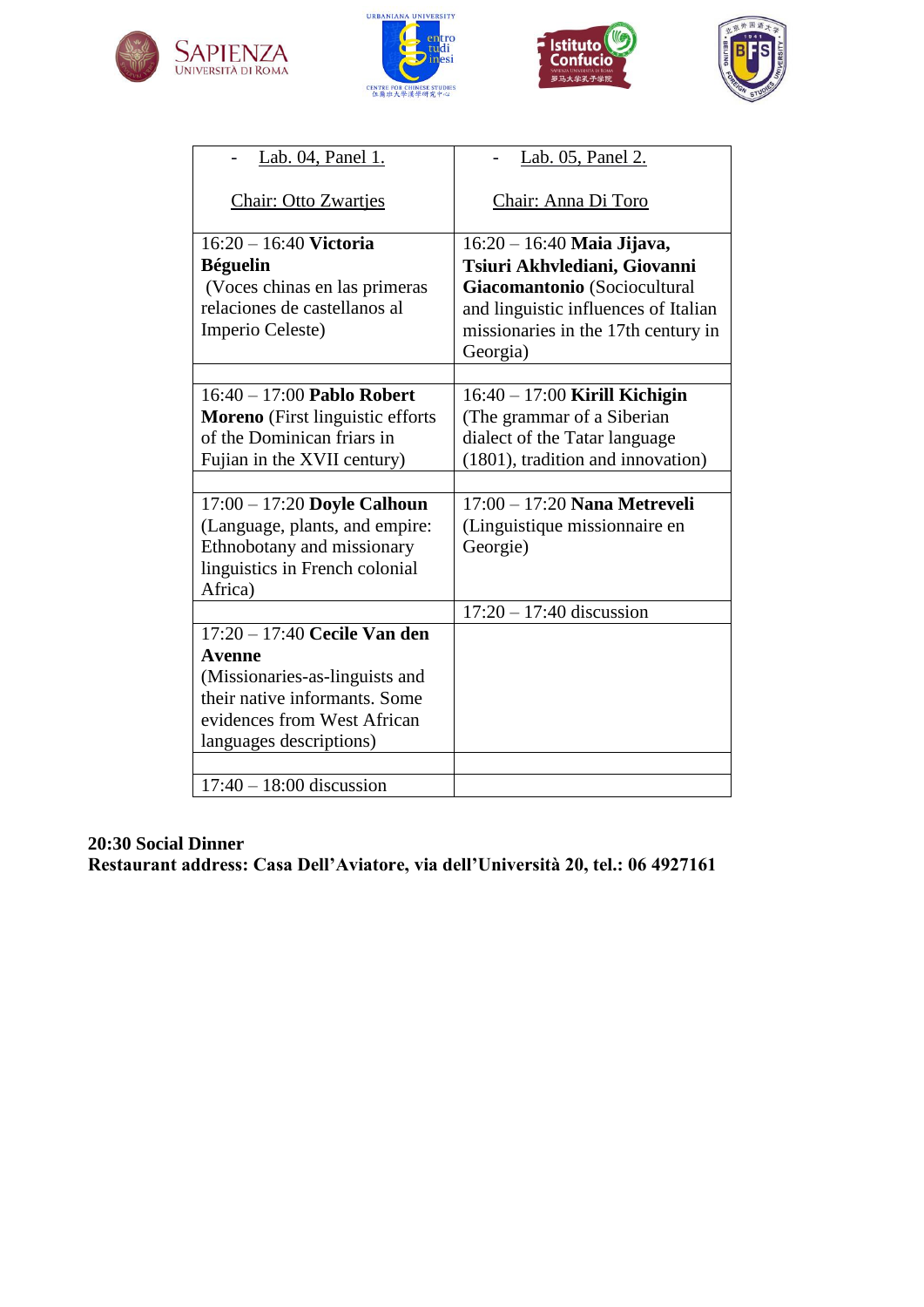





#### **3 rd Day - March 23rd**

#### **Conference Venue: Pontifical Urbaniana University, Auditorium, Via Urbano VIII 16, 00165 Roma, Tel: 06-69883173**

- **9:00 - Visit to the Historical Archive of Propaganda Fide** (first turn: group A and B)
- **9:45 - Welcome Speech** (Chair: Emanuele Raini)**:**
	- **Leonardo Sileo, Rector of the Pontifical Urbaniana University**

| Panel 1. Chair: Emanuele Raini           |  |
|------------------------------------------|--|
|                                          |  |
| $10:00 - 10:20$ Ding Ruizhong (The       |  |
| Contribution of Confucian-Christian      |  |
| Wang Zheng to Chinese Linguistics)       |  |
|                                          |  |
| $10.20 - 10.40$ Wang Wenjie (Study on    |  |
| Europeanized vernacular Chinese in Late  |  |
| Qing and Early Republic of China based   |  |
| on the Bible translation of the Mandarin |  |
| Chinese Union Version of 1919)           |  |
|                                          |  |

10:40 – 11:00 discussion

#### **11:00 Coffee Break (Auditorium)**

| Panel 1. Chair: Emanuele Raini            |  |
|-------------------------------------------|--|
| $11:30 - 11:50$ Xu Jiana (Reflections on  |  |
| Tense and Aspect in modern Chinese        |  |
| - Chinese translation of Italian          |  |
| Imperfetto and Passato Remoto in "The     |  |
| Preaching of John the Baptist")           |  |
|                                           |  |
| 11:50 - 12:10 Yoshikawa Masayuki          |  |
| (The literary style of Marshman's         |  |
| Chinese version of Mark's Gospel)         |  |
|                                           |  |
| $12:10 - 12:30$ Yu Yating (A study of the |  |
| Chinese version of Guxin Shengjing $\pm$  |  |
| 新聖経)                                      |  |
|                                           |  |
| $12:30 - 12:50$ discussion                |  |

#### **13.00 - 14:00 Lunch (Palazzo Antico, ground floor)**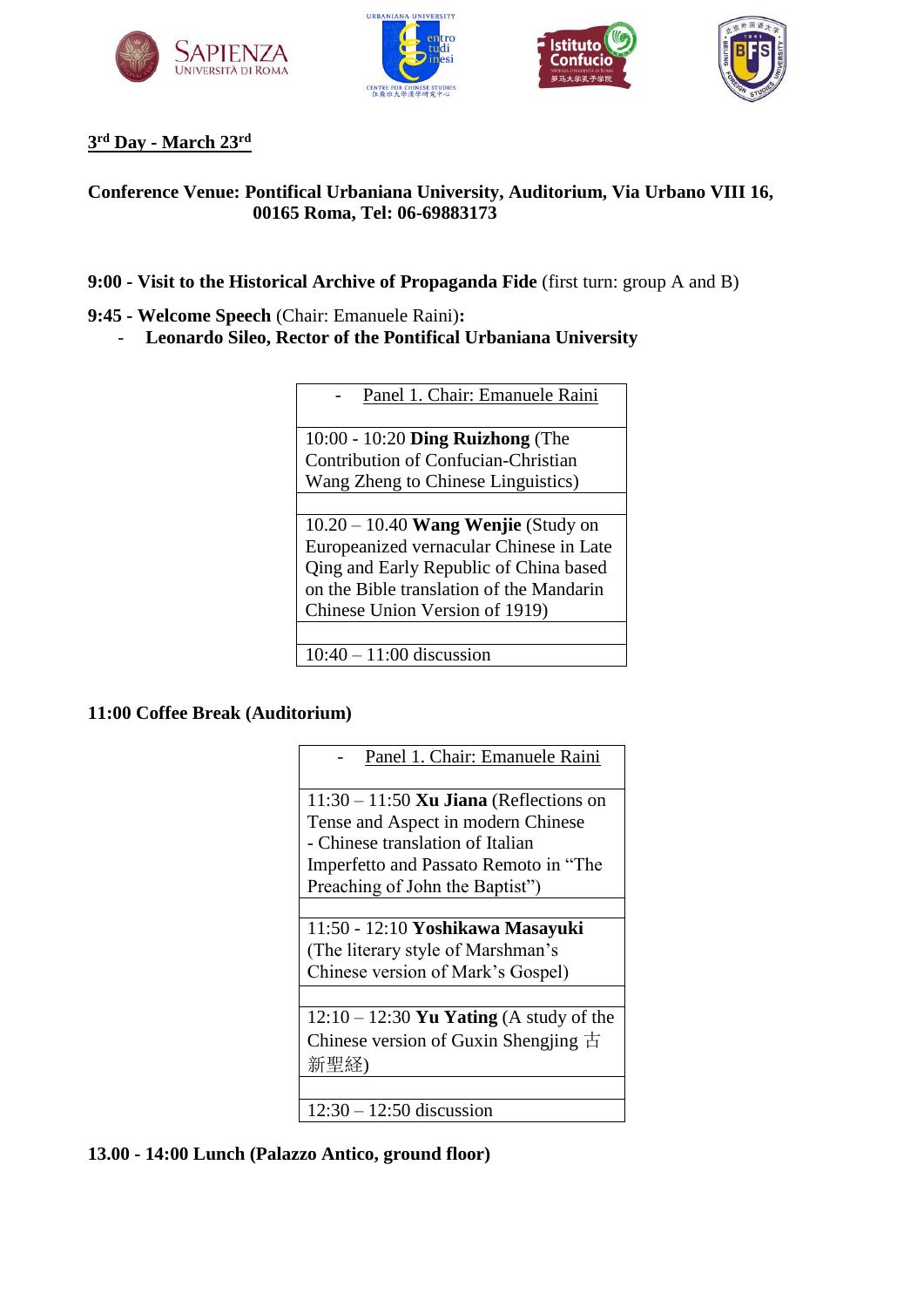







## **14:00 - Visit to the Historical Archive of Propaganda Fide** (second turn: group C and D)

| Panel 1.                                   |
|--------------------------------------------|
| <b>Chair: Joaquín Sueiro Justel</b>        |
| 15:00 - 15:20 Miguel Cuevas Alonso         |
| (Tradición española y misionera. El        |
| componente fónico)                         |
| 15:20 - 15:40 Marta Ortega Pérez           |
| (La doctrina cristiana a través de la obra |
| lexicográfica de fray Domingo De Los       |
| Santos: Vocabulario De La Lengua           |
| Tagala)                                    |
|                                            |
| 15:40 - 16:00 Emilio Ridruejo (El          |
| tratamiento de marcadores discursivos en   |
| gramáticas filipinas del siglo XVII)       |
|                                            |
| $16:00 - 16:20$ Rebeca Fernández           |
| Rodríguez (Asian-European encounters.      |
| Knowledge networks in the Philippines      |
| $(1565 - 1898))$                           |
| 16:20 - 16:40 Joaquín Sueiro Justel        |
| (Tras la oralidad en lo escrito: los       |
| ejemplos de las gramáticas misionero-      |
| coloniales en Filipinas, ¿un acrolecto     |
| fallido?)                                  |
|                                            |
| $16:40 - 17:00$ discussion                 |

## **17:00 Coffee Break (Palazzo Antico, ground floor)**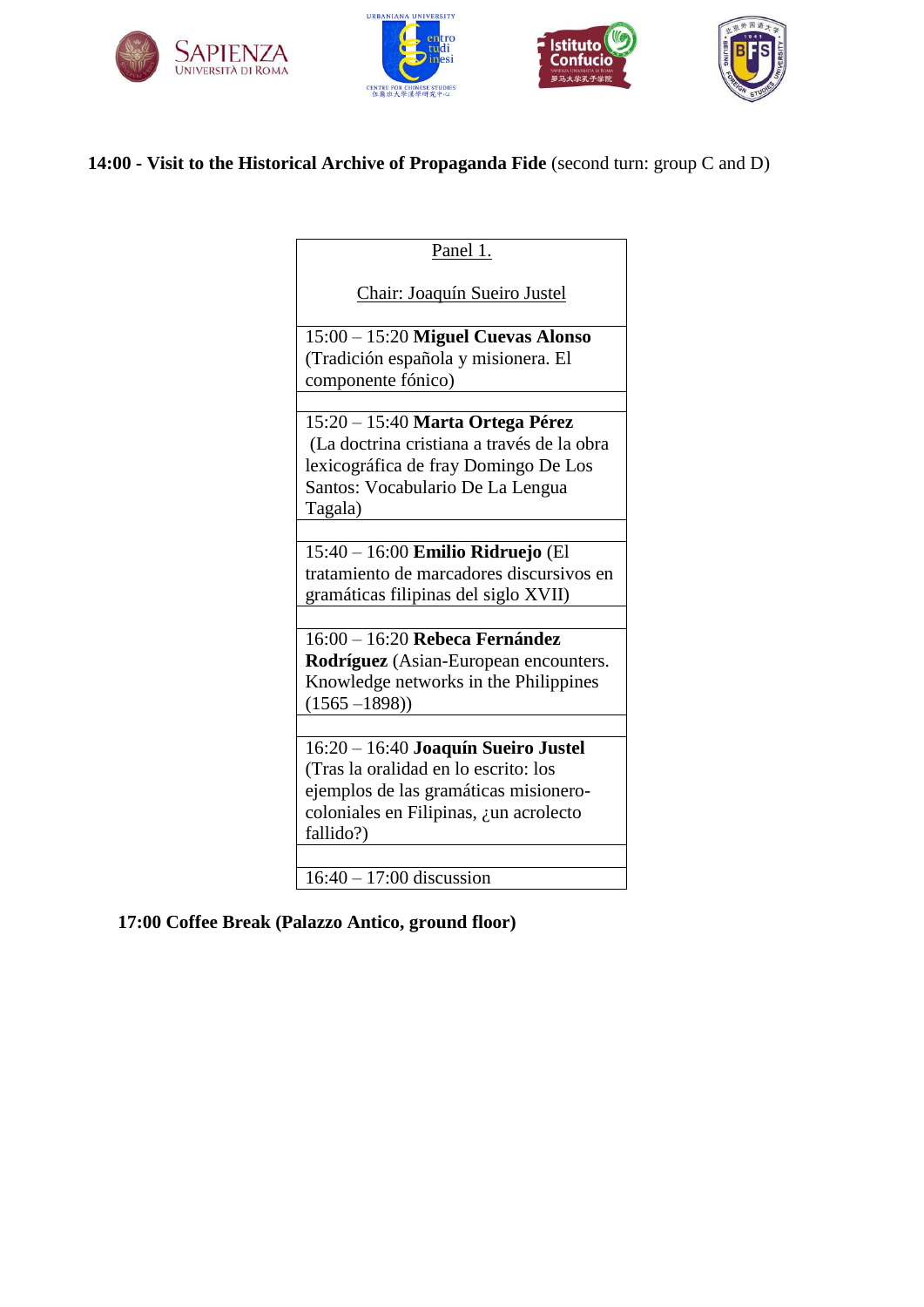







### **4 th Day - March 24th**

#### **Conference Venue: Department Italian Institute of Oriental Studies, Sapienza University of Rome (ISO), Circonvallazione Tiburtina, 4, Ground Floor, Aula Magna; Lab. 04; Lab 05.**

| Lab. 04, Panel 1.                      | Lab. 05, Panel 2.                       |
|----------------------------------------|-----------------------------------------|
|                                        |                                         |
| Chair: Cristina Muru                   | Chair: Paolo De Troia                   |
|                                        |                                         |
| 9:00 - 9:20 Joaquim Rinald             | 9:00 - 9:20 Elisabetta Corsi, et al.    |
| D'Souza (Hoffmann's Mundarica:         | (TOTUS MUNDUS Project: a virtual        |
| understanding contexts, reframing      | journey through Pasquale D'Elia's       |
| identity)                              | edition of Kunyu quantu by Matteo       |
|                                        | Ricci (1602))                           |
|                                        |                                         |
| 9:20 - 9:40 Monica Lupetti and         | 9:20 - 9:40 Veronica Cuevas Luna        |
| Matteo Migliorelli (East-West          | (La dimensión traductológica de la      |
| Bridges: the Gramatica linguae         | lingüística misionera)                  |
| malavaricae. Samscredam by             |                                         |
| Giuseppe Chiariati Indiano)            |                                         |
|                                        |                                         |
| 9:40 -10:00 Carmela Mastrangelo        | 9:40 -10:00 Raf van Rooy (How           |
| (Thesaurus of the Immortals:           | Greek is the 'Greco-Latin model'?       |
| Amarakośa and the Latin-Sanskrit       | Some critical reflections on a key      |
| dictionary by Paulinus a Sancto        | concept in missionary linguistic        |
| Bartholomaeo)                          | historiography)                         |
|                                        |                                         |
| $10:00 - 10:40$ Anna Pytlowany         | $10:00 - 10:40$ David Moore             |
| (Printing Indian scripts in Europe:    | (Missionary linguistics and             |
| lead actors and supporting characters) | translations in Central Australia 1890- |
|                                        | 1920)                                   |
|                                        |                                         |
| $10:40 - 11,00$ Toon Van Hal           | $10:40 - 11:00$ P. Swiggers – W.        |
| (Systematizing a body of Indological   | <b>Thomas - T. Van Hal</b> (On the      |
| sources on the verge of oblivion:      | 'affinities of the Oriental languages': |
| Paulinus a Sancto Bartholomaeo and     | Wilhelm von Humboldt and his            |
| his unprinted Bibliotheca Indica       | <b>British connections)</b>             |
| (1803)                                 |                                         |
|                                        |                                         |
| $11:00 - 11:20$ discussion             | $11:00 - 11:20$ discussion              |